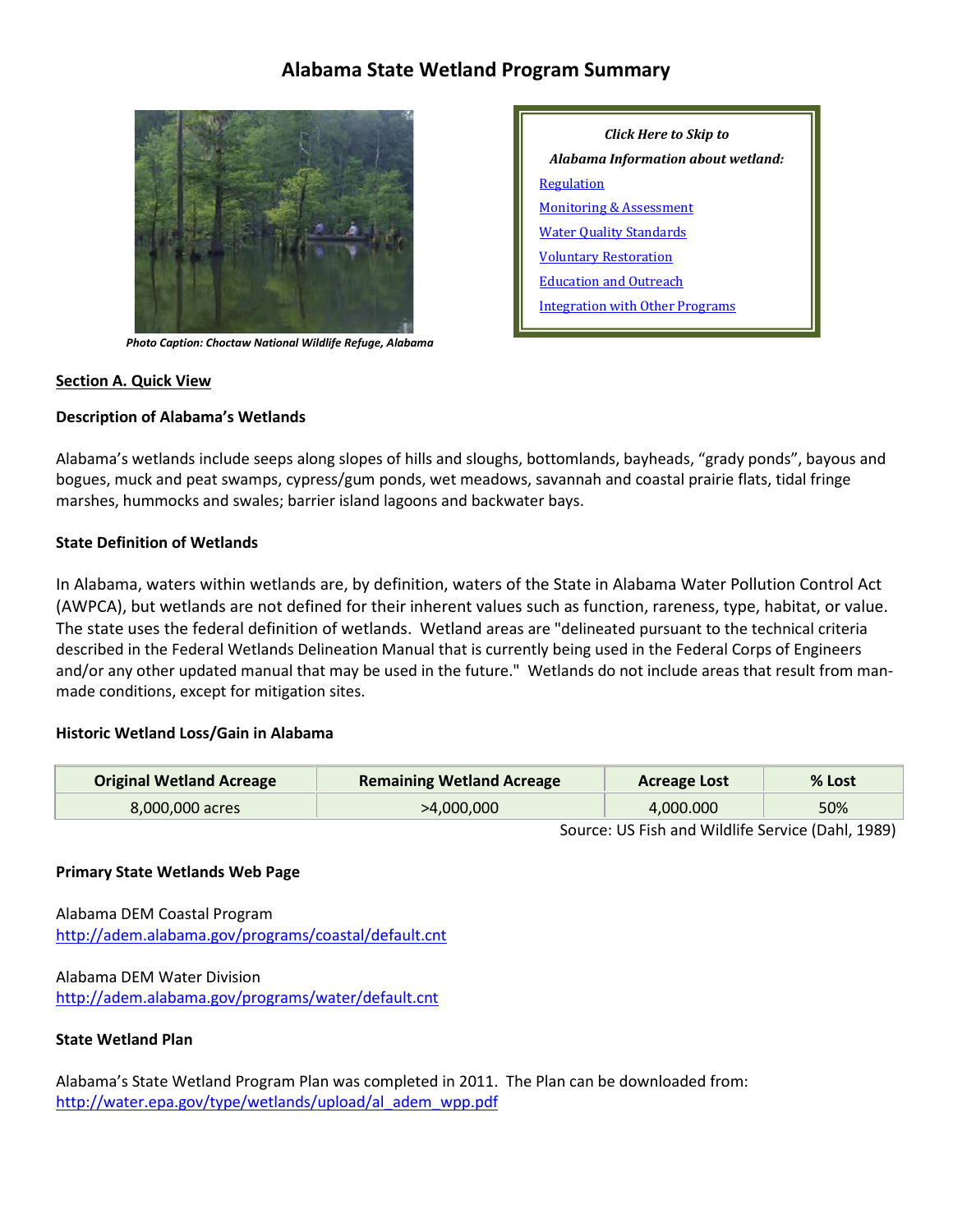#### **State Funding for Management of Wetlands**

| <b>State Wetland</b><br><b>Management</b><br><b>Program Area</b> | Regulatory                             | <b>Monitoring and</b><br>Assessment    | <b>Wetland Water</b><br><b>Quality Standards</b> | <b>Voluntary</b><br><b>Restoration</b>      |
|------------------------------------------------------------------|----------------------------------------|----------------------------------------|--------------------------------------------------|---------------------------------------------|
| <b>Agency</b>                                                    | ADEM                                   | ADEM - Coastal                         | ADEM                                             | ADEM                                        |
| Source(s)                                                        | NOAA grant, general<br>fund match      | <b>Coastal Grant</b>                   | Infancy pilot studies                            | 319 Funding (Partner<br>with NGO)           |
| Amount                                                           | Unknown                                | Unknown                                | Unknown                                          | Unknown                                     |
| <b>Staffing</b>                                                  | <2 FTE (Parts of 3<br>staff positions) | 2.2 FTE (Coastal) +<br><2 FTE (Inland) | $<$ 2 FTE                                        | 0.5 FTE                                     |
| <b>Agency</b>                                                    |                                        |                                        |                                                  | Mobil Bay NEP                               |
| Source(s)                                                        |                                        |                                        |                                                  | <b>Coastal NPS funding</b>                  |
| <b>Amount</b>                                                    |                                        |                                        |                                                  | Unknown                                     |
| <b>Staffing</b>                                                  |                                        |                                        |                                                  | 0.5 FTE                                     |
| <b>Agency</b>                                                    |                                        |                                        |                                                  | Fish and Wildlife<br>(Technical assistance) |
| Source(s)                                                        |                                        |                                        |                                                  | Unknown                                     |
| <b>Amount</b>                                                    |                                        |                                        |                                                  | Unknown                                     |
| <b>Staffing</b>                                                  |                                        |                                        |                                                  | 0.5 FTE                                     |

*Note: Staff indicates that funding is inadequate for required work*

| <b>State Permitting Fees</b> | NO<br>X YES                                |
|------------------------------|--------------------------------------------|
| Amount:                      | \$985-\$1,840                              |
| Agency:                      | Division 8 Under Coastal Zone Permit Fees  |
|                              | For more information, contact Scott Browwn |

#### **Innovative Features**

None.

#### **Models and Templates**

- Sponsored trainings with NOAA through NERRS
- Pooled resources for collaborative training (including ADEM, DCNER, DCNR, EPA, Corps, USF&W and USGS
- Coastal Nonpoint Source Program developing wetland projects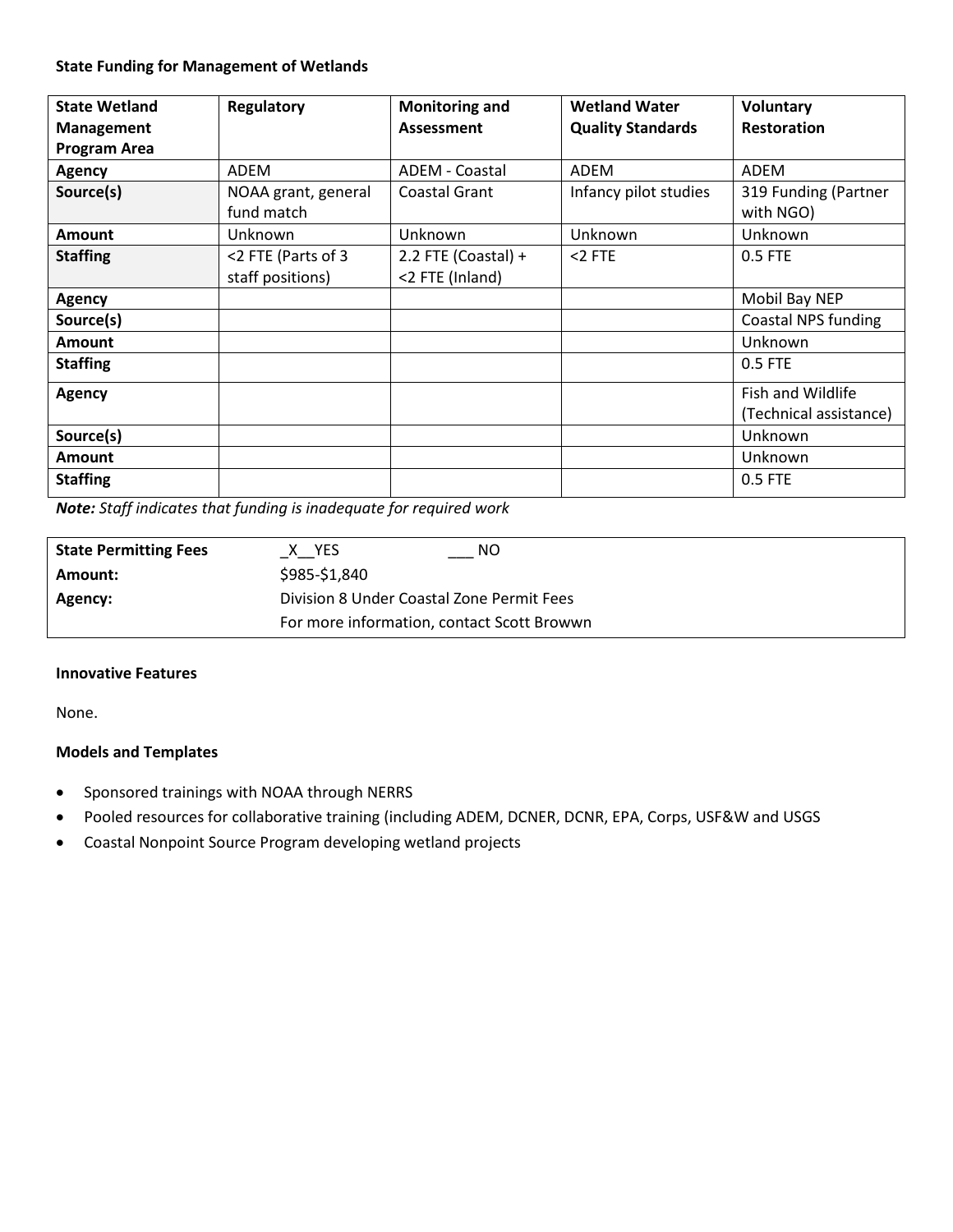#### <span id="page-2-0"></span>**How are Alabama's Wetlands Regulated?**

The state's §401 certification program is the state's primary regulatory program. The primary state agencies that participate in wetland management and protection in Alabama are the Department of Environmental Management (ADEM) and the Department of Conservation and Natural Resources (ADCNR). ADEM's Coastal Section and ADCNR's State Lands Division Coastal Section share the responsibility of implementing the Alabama Coastal Area Management Program (ACAMP), which is authorized by the state's Environmental Management Act and the federal Coastal Zone Management Act of 1972 as amended. ADEM's Coastal Section is responsible for reviewing CWA §401 certification applications and issuing certifications for projects in the state's coastal counties of Mobile, Baldwin, and Washington. ADEM's Office of Field Services issues §401 certifications in the remaining 64 counties. The application for §401 water quality certification from ADEM is submitted jointly with a §404 application to the U.S. Army Corps of Engineers ("Corps").

### **Wetland Delineation**

| <b>Delineation Method</b>  | Yes | No | <b>Detail</b>                                                          |
|----------------------------|-----|----|------------------------------------------------------------------------|
| Use State's Own            |     |    | More exacting and stringent than the Corps standard; additionally, the |
| <b>Delineation Method</b>  |     |    | state does not agree to all conditions in the Nationwide Permits       |
| Use Corps '87 Manual       |     |    |                                                                        |
| Use Corp '87 Manual        |     | х  |                                                                        |
| <b>Regional Supplement</b> |     |    |                                                                        |

#### **Evaluation Methodology**

Evaluations are conducted by the local Corps District. The Corps has ratios for coastal wetlands. The state has a rapid assessment protocol (RAP) for upstate wetlands. The state is in the process of developing a rapid assessment method (RAM).

### **Exempt Activities**

Alabama's exemptions are more restrictive than the federal exemptions. Certain uses of wetlands are acceptable when they are conducted according to DEM regulations. These are the fulfillment of an emergency decree or pronouncement to protect the public health and safety; the conservation, repletion, and research activities of the Marine Environmental Sciences Consortium, the Marine Resources Division of the Department of Conservation and Natural Resources and the Mississippi-Alabama Sea Grant Consortium; the exercise of riparian rights; normal maintenance and repair of bulkheads, piers, roads, and highways; the use of structures or lands for dwelling purposes, including activities normally associated with and incidental to a dwelling; activities normal and associated with the maintenance and repair of railroads, utilities, transportation, telephone communication, or distribution or gas, electricity or water; mosquito control efforts; the planting, growing, or harvesting of plants, crops, trees, or agricultural/forestry products; completion of legally valid housing developments; construction of minor structures; conservation, repletion, research and management associated with a Estuarine Research Reserve, state/federal park or wildlife reserve, the marine mammal stranding network, the US Fish and Wildlife Service or the DEM; aquatic weed control programs. Persons must first contact the DEM before beginning a permissible use.

#### **Special Provisions for Agriculture and Forestry**

Comparable to federal provisions.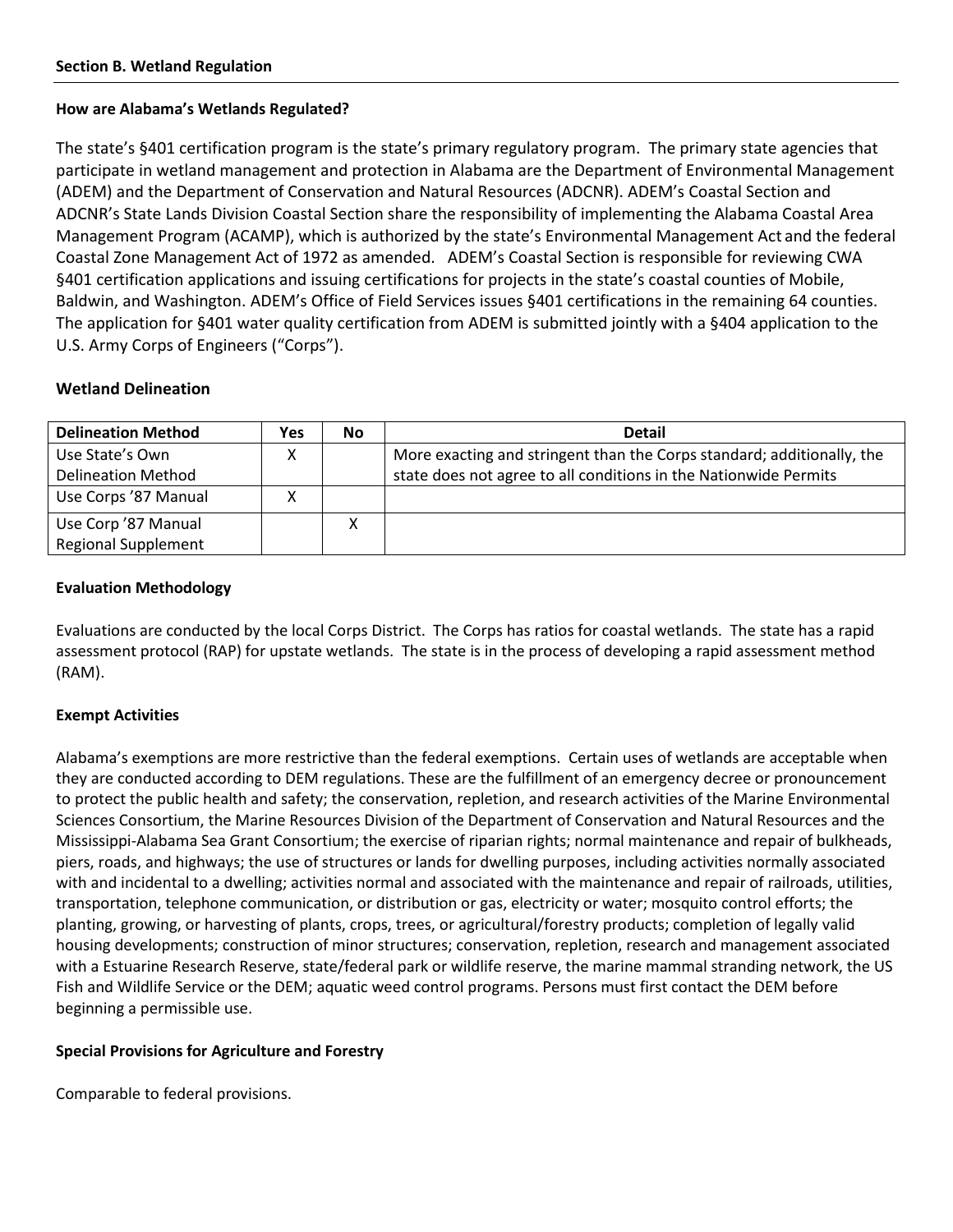#### **Buffer Protections**

The state has Division 8 Coastal Zone Buffer Protections and some municipalities have additional buffer protections

#### **Penalties and Enforcement**

No information available. However, the state does have the ability to withhold §401 certification/consistency documents.

#### **Permit Tracking**

Yes. For more information, contact the DEM Coastal Program.

### **State General Permit (Regional or Statewide Coverage)**

| <b>Alabama</b>           | <b>Yes</b> | <b>No</b> | <b>Description</b>         |
|--------------------------|------------|-----------|----------------------------|
| <b>Regional General</b>  |            |           |                            |
| Permit                   |            |           |                            |
| <b>Statewide General</b> |            |           | Note: Assigned to sections |
| Permit                   |            |           |                            |

#### **Assumption of Section 404 Powers**

| Alabama                       | <b>Yes</b> | <b>No</b> | <b>Detail</b> |
|-------------------------------|------------|-----------|---------------|
| <b>Have Assumption</b>        |            |           |               |
| <b>Applied for Assumption</b> |            |           |               |
| <b>Explored Assumption</b>    |            |           |               |

#### **Joint Permitting**

For more information, contact the DEM Coastal Program.

#### **Special Areas management Plans and Advanced Identification Plans**

None.

#### **Mitigation Policy**

The Corps is responsible for mitigation in Alabama. With the exception of a few basic regulatory requirements for mitigation of coastal area wetland impacts, as defined in the state rules for the Coastal Program, the State of Alabama has not adopted legislation, policies, or guidelines regarding compensatory mitigation for wetlands and generally defers to the Corps for wetland-related jurisdictional and mitigation issues. State regulations do require that "[m]itigation for wetland impacts resulting from an approved project shall involve the creation of wetlands or the restoration and enhancement of existing degraded wetlands; [and] [p]rior to permitting or certification of a use for which mitigation is required, the applicant shall submit to the Department for review and approval a mitigation plan…" Mitigation in Alabama is more strict than the requirements in the Nationwide Permits.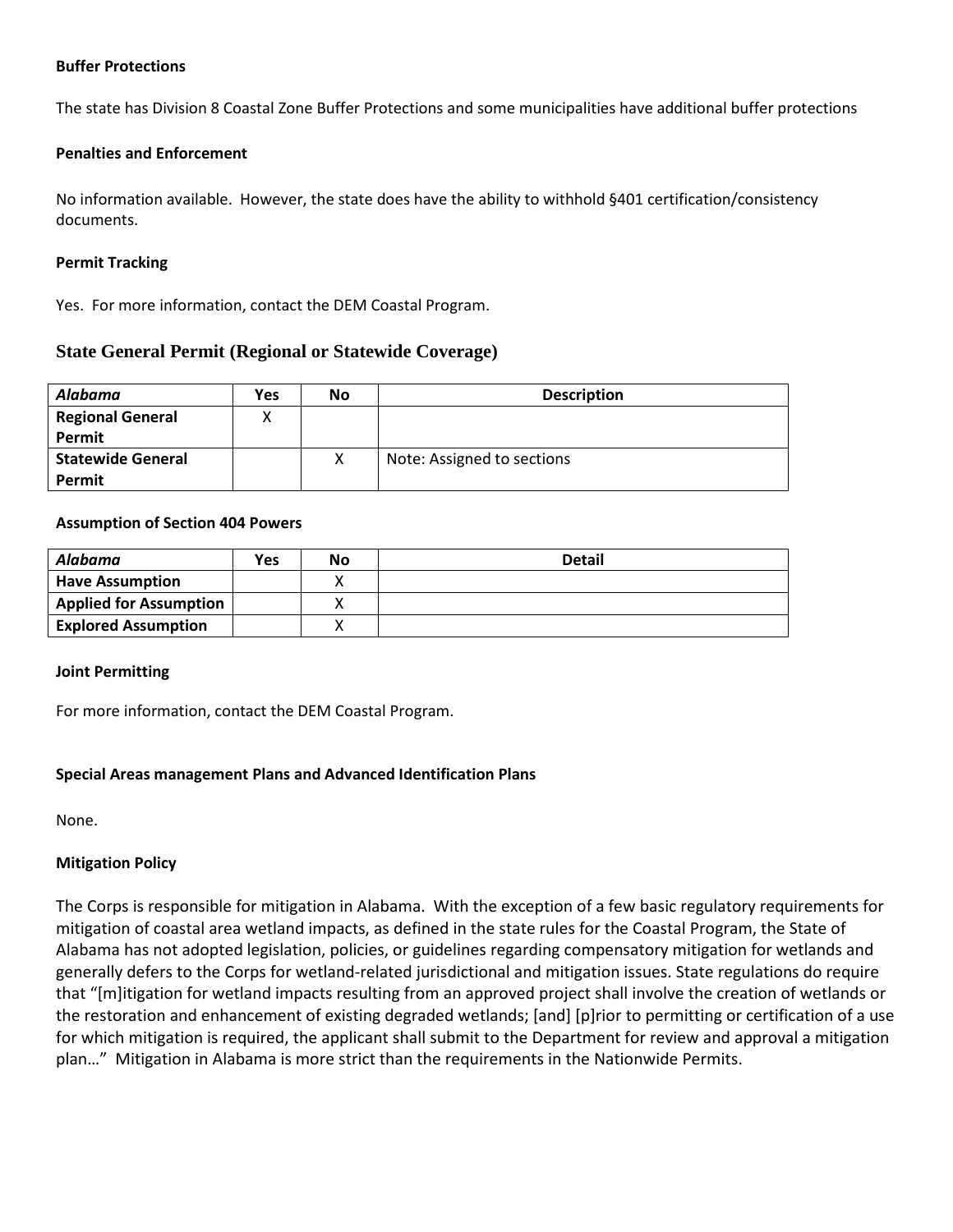#### **Mitigation Measures**

Applicants must replace wetlands or enhance or restore existing degraded wetlands. Mitigation information on ratios and policies is available on the national RIBITS website.

#### **Mitigation Tracking**

None. The Corps tracks mitigation work on the RIBITS database and through the Internal Review Team (IRT).

#### <span id="page-4-0"></span>**Section C. Monitoring and Assessment**

#### **Agency Responsible for Wetland Monitoring and Assessment**

The Alabama Department of Environmental Management Coastal Monitoring Program is responsible for monitoring and assessment for the State of Alabama. The program conducts a number of pilot projects and is in the process of developing am IBI-based functional assessment tool with the state's Wetland Workgroup. For more information, contact Lisa Huff from ADEM at (334) 260-2752.

#### **Mapping/Inventory**

For more information, contact Lisa Huff from ADEM.

#### **State Wetland Mapping Information Portal**

Unknown.

#### **Wetland Classification and Assessment**

The state uses the Cowardin classification system for classifying the state's wetlands. Additionally, the Corps uses a Hydrogeomophic (HGM) assessment tool, both for tidal marsh and sloped headland. The state is also working towards developing an IBI-based functional assessment. In the Tennessee Valley, the Tennessee Rapid Assessment Method (TRAM) is used. The Southeast Florida Watershed District's WRA Protocol (pine savannah) has been adopted at the regional level.

#### **Statewide Monitoring Plan**

Alabama's Wetland Monitoring Program is included in a statewide water monitoring plan (2011). A statewide wetland monitoring strategy is being developed for 2015-2019, including monitoring and assessing Category 2B and 4A wetlands, wetland restoration projects. Mitigated wetland sand protected wetland areas. Wetland monitoring goals arespecifically included in the state's wetland program plan: [http://water.epa.gov/type/wetlands/upload/al\\_adem\\_wpp.pdf](http://water.epa.gov/type/wetlands/upload/al_adem_wpp.pdf)

#### **Overall Wetland Gain and Loss Tracking System**

No.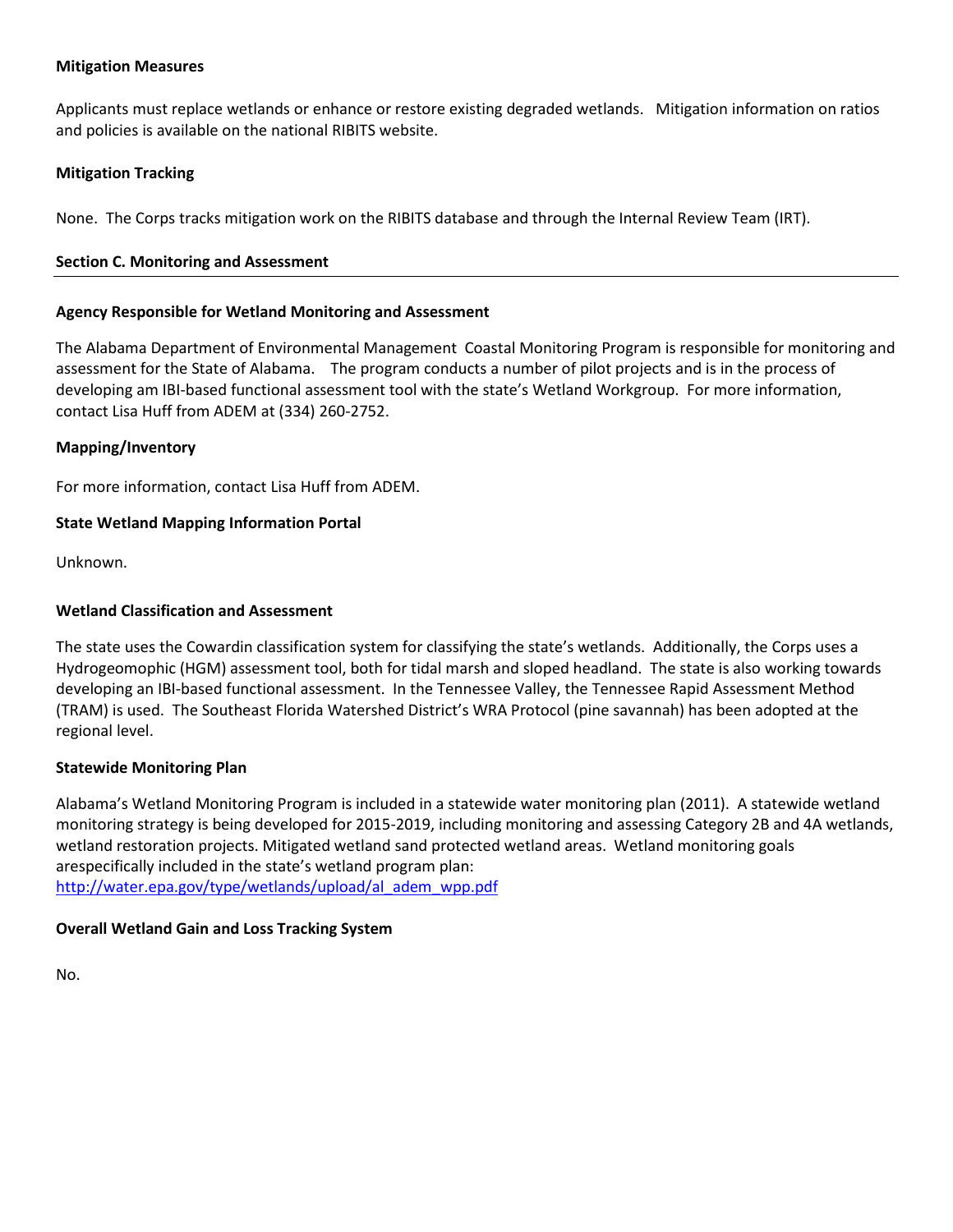#### **Alabama's wetland monitoring and assessment program has the following characteristics:**

| Level   | Level 1  | Level 2      | Level 3 |
|---------|----------|--------------|---------|
| Alabama | $\cdots$ | ,,           |         |
|         |          | (Developing) |         |

| Type    | IBI                 | Condition               | Functional             |
|---------|---------------------|-------------------------|------------------------|
| Alabama | (Early development) | (Early development of a | Use WRAP for general   |
|         |                     | reference-based         | observations; not the  |
|         |                     | assessment)             | associated biologicals |

| Frequency | <b>Project Specific</b> | Ongoing |
|-----------|-------------------------|---------|
| Alabama   |                         |         |
|           | (Successive EPA grants) |         |

#### **National Wetland Condition Assessment (NWCA) Participation**

| <b>NWCA Study Type</b>             | <b>Yes</b> | No |
|------------------------------------|------------|----|
| <b>National Study</b>              |            |    |
| <b>State Intensification Study</b> |            |    |

*NWCA Intensification Detail*: Data from the 2011 National Wetland Condition Assessment report will serve as the foundation for Alabama's 2015-2020 Wetland Monitoring Plan. Alabama conducted an intensification along with the standard NWCA data collection effort.

#### <span id="page-5-0"></span>**Section B. Water Quality Standards**

#### **Wetland Water Quality Standards**

| <b>Type</b>       | <b>None</b> | <b>Use Existing</b><br><b>WQ Standards</b> | <b>In Process</b> | Adopted | <b>Future</b><br><b>Direction</b> |
|-------------------|-------------|--------------------------------------------|-------------------|---------|-----------------------------------|
| Wetland-          |             |                                            |                   |         |                                   |
| specific          |             | $\pmb{\mathsf{X}}$                         |                   |         |                                   |
| <b>Designated</b> |             |                                            |                   |         |                                   |
| <b>Uses</b>       |             |                                            |                   |         |                                   |
| <b>Narrative</b>  |             |                                            |                   |         |                                   |
| criteria in the   |             |                                            |                   |         |                                   |
| standards to      |             | $\pmb{\mathsf{X}}$                         |                   |         |                                   |
| protect           |             |                                            |                   |         |                                   |
| designated        |             |                                            |                   |         |                                   |
| wetland uses      |             |                                            |                   |         |                                   |
| <b>Numeric</b>    |             |                                            |                   |         |                                   |
| criteria in the   |             |                                            |                   |         |                                   |
| standards         |             |                                            |                   |         |                                   |
| based on          |             | $\boldsymbol{\mathsf{x}}$                  |                   |         |                                   |
| wetland type      |             |                                            |                   |         |                                   |
| and location to   |             |                                            |                   |         |                                   |
| protect the       |             |                                            |                   |         |                                   |
| designated uses   |             |                                            |                   |         |                                   |
| Anti-             |             |                                            |                   |         |                                   |
| degradation       |             | $\pmb{\times}$                             |                   |         |                                   |
| policy includes   |             |                                            |                   |         |                                   |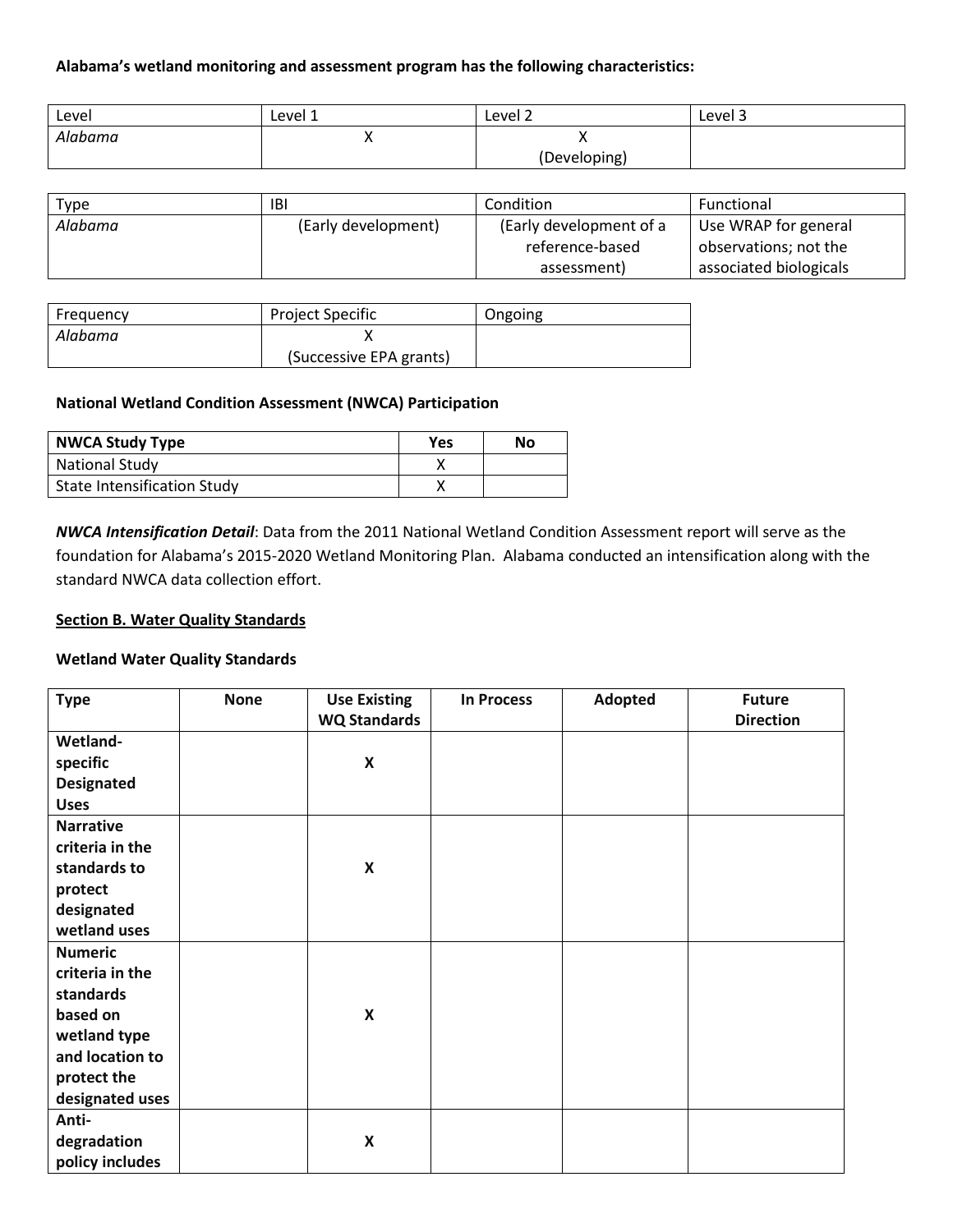| . .<br>wet<br>nann | _____ |
|--------------------|-------|
|--------------------|-------|

**Detail:** Alabama currently applies existing state water quality standards to wetlands. The state shares that this application of standards well-protects wetlands in the state at this time.

#### <span id="page-6-0"></span>**Section C: Voluntary Restoration and Protection**

#### **Program Description**

While Alabama does not have a formal statewide voluntary wetland restoration program, both the National Estuary Program and the Coastal NPS Program have active programs that include wetland restoration. Alabama's Coastal Program has a voluntary restoration program. The program is a cooperative project, with Federal Support from the Federal CREP Program and the involvement of the Alabama Department of Environmental Management.

| <b>Type of Work</b>             | <b>YES</b> | <b>NO</b> | <b>Description</b>                                |
|---------------------------------|------------|-----------|---------------------------------------------------|
| Fund Wetland Restoration (may   | X          |           | Clean Water Partnership projects include wetlands |
| include easement agreements)    |            |           |                                                   |
| <b>Private Land Restoration</b> | х          |           |                                                   |
| <b>Public Land Restoration</b>  | х          |           |                                                   |
| <b>Technical Assistance</b>     | χ          |           | Through Fish and Wildlife                         |
| Tax Incentives                  |            | v<br>↗    |                                                   |
| Other                           |            | v         |                                                   |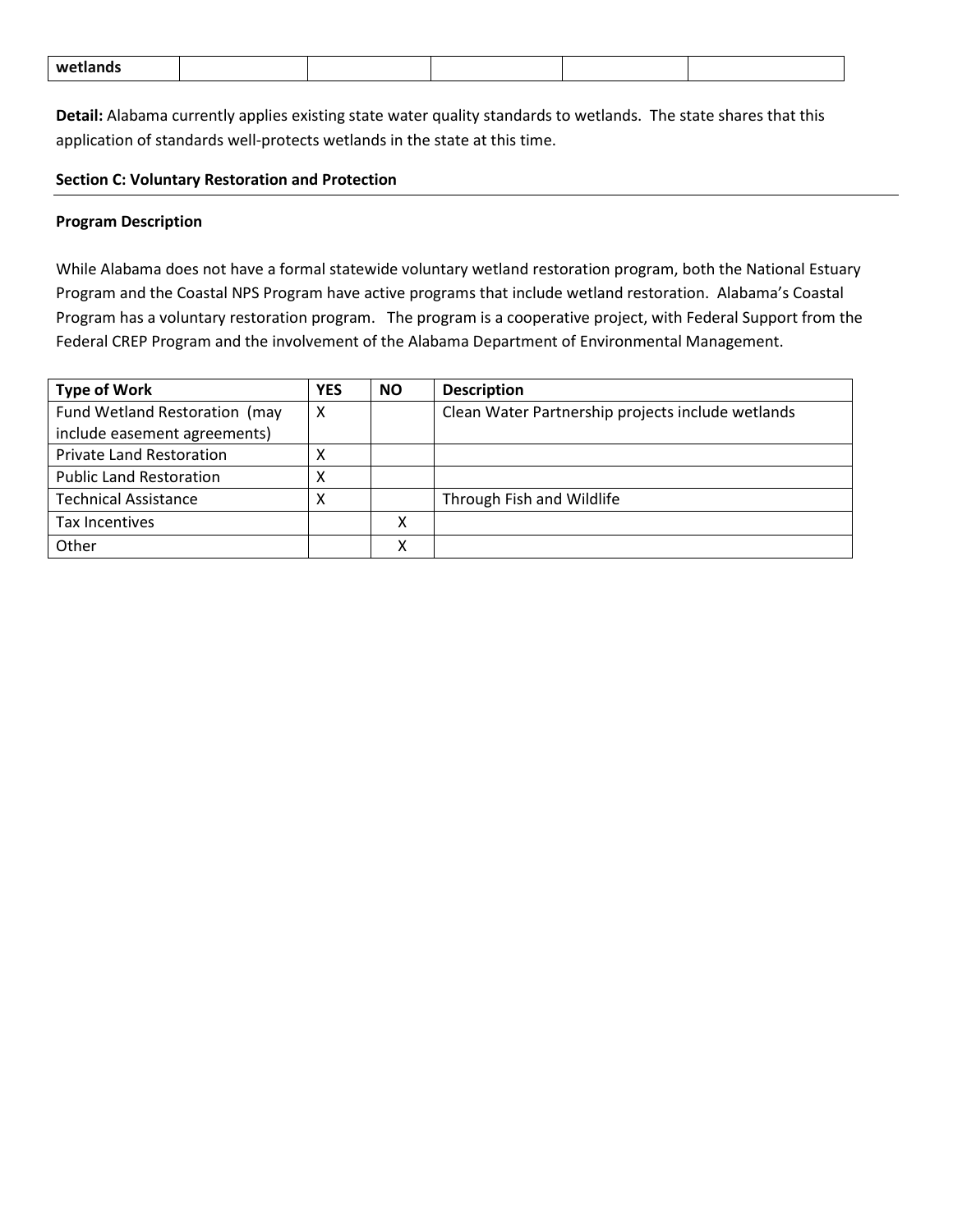#### **Voluntary Wetland Restoration Program Components**

| <b>Effort</b>                                                                                                      | Nothing in the<br><b>Works</b> | Planning | <b>In Progress</b> | Complete |
|--------------------------------------------------------------------------------------------------------------------|--------------------------------|----------|--------------------|----------|
| Program has a set of restoration<br>goals                                                                          | N/A                            |          |                    |          |
| Coordinate with relevant agencies<br>that outline restoration/protection<br>goals and strategies and<br>timeframes | N/A                            |          |                    |          |
| Develop multi-agency body to<br>coordinate restoration/ protection<br>efforts                                      | N/A                            |          |                    |          |
| Set restoration goals based on<br>agency objectives and available<br>information                                   | N/A                            |          |                    |          |

### *Detail:*

### **Goals for Restoration Projects**

| Goal                                    | Yes | <b>No</b> | <b>Description</b> |
|-----------------------------------------|-----|-----------|--------------------|
| No Net Loss                             | χ   |           |                    |
| Reverse Loss/Net Gain                   |     | χ         |                    |
| Nonpoint Source Pollution (NPS)/WQ      |     | x         |                    |
| <b>Total Maximum Daily Load (TMDLs)</b> | χ   |           |                    |
| Habitat                                 | χ   |           |                    |
| <b>Coastal Protection</b>               | x   |           |                    |
| <b>Floodwater Protection</b>            | х   |           |                    |
| Groundwater                             |     | x         |                    |
| Other (please describe)                 |     |           |                    |

### **Landowner guides/handbooks to assist with voluntary restoration efforts**

*Alabama Voluntary Wetland Restoration Guide:* [http://www.alabamavoluntaryrestorationguide.gov](http://www.alabamavoluntaryrestorationguide.gov/)

### <span id="page-7-0"></span>**Section G. Innovative Education and Outreach Efforts**

- The state has sponsored trainings with NOAA through NERRS and pools resources to deliver collaborative training (including ADEM, DCNER, DCNR, EPA, Corps, USF&W and USGS
- ADCNR partners with Alabama Wildlife Federation, Alabama Power, Alabama Cooperative Extension System, National Wildlife Federation, Georgia Wildlife Federation, Alabama Forestry Commission, and Oregon State University Extension Service to run the *Alabama Outdoor Classroom* program.

### **Wetland Programs and Climate Change**

Alabama's coastal program does work on climate change issues related to wetlands. Work includes efforts related to: sea level rise, storms, flooding, impacts, and resiliency. The National Estuary Partnership, Coastal Foundation and others are involved in shoreline mapping projects that are looking at climate change issues. Alabama Coastal program is currently looking into ways to track sea level rise impacts. The U.S. Coastal management Program has identified the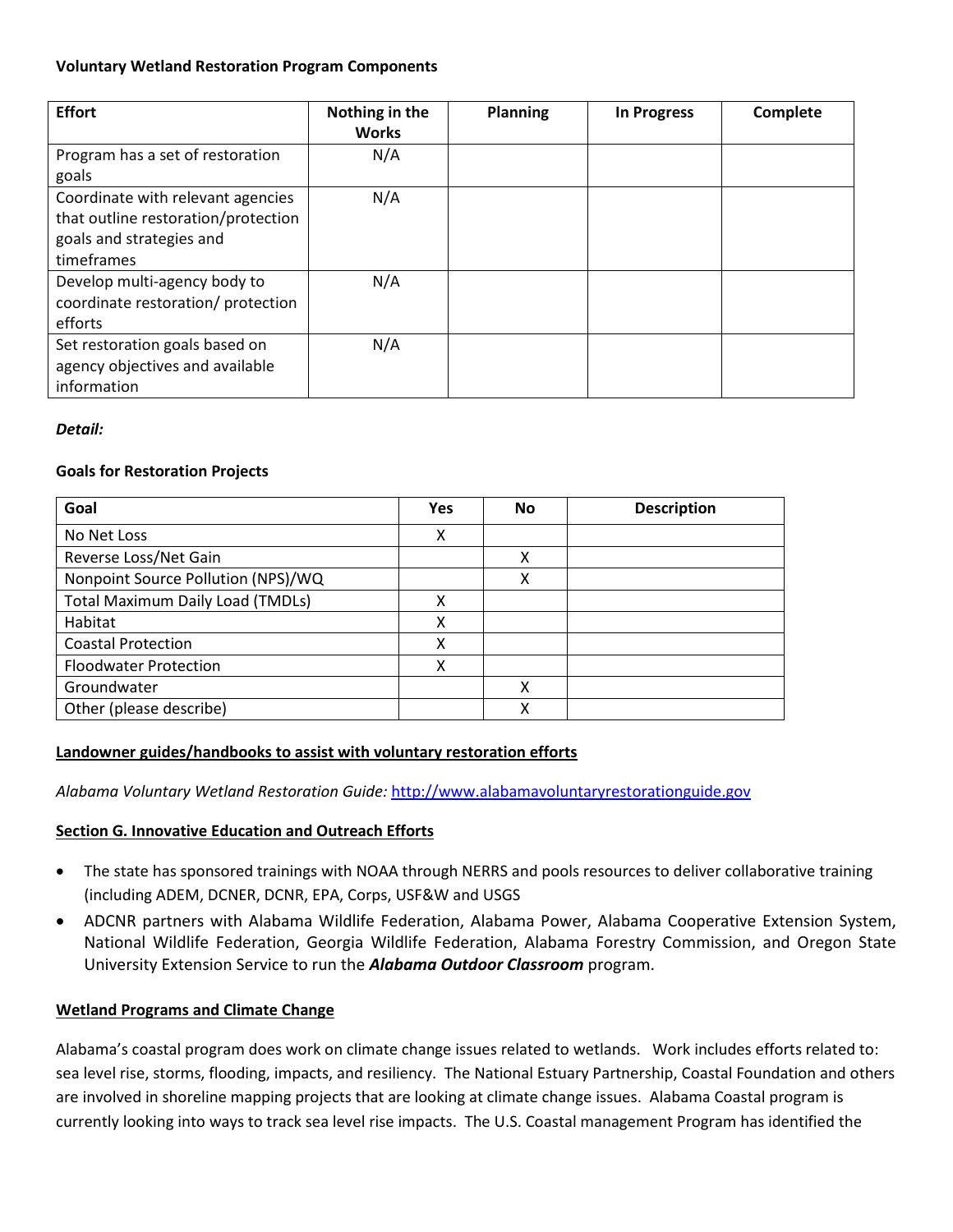following coastal climate adaptation-related needs in Alabama

[\(http://coastalmanagement.noaa.gov/initiatives/media/stateoverviews.pdf\)](http://coastalmanagement.noaa.gov/initiatives/media/stateoverviews.pdf):

- Research on the effects of sea level rise
- Communication of research results related to coastal hazards
- Established policy with regard to new threats, i.e., sea level rise
- GIS support and technical assistance

#### <span id="page-8-0"></span>**Section H. Integration Efforts**

Alabama's state wetland program reports that it has at least some integrated activities with the following other programs or projects:

| Entity/Program Area                          | Yes/No             | Description of the Connection                                                                                                                                                 |
|----------------------------------------------|--------------------|-------------------------------------------------------------------------------------------------------------------------------------------------------------------------------|
| NPDES/Stormwater                             | <b>YES</b>         | With the Coastal Program Office and also Coastal Stormwater Permits                                                                                                           |
| 303(d)                                       | Unknown            |                                                                                                                                                                               |
| 305(b) Reporting                             | Unknown            |                                                                                                                                                                               |
| <b>TMDL</b>                                  | Maybe              | Low impact development includes constructed wetlands                                                                                                                          |
| Climate Change/<br><b>Climate Resiliency</b> | <b>YES</b>         | Sea level rise, storms, flooding, impacts, resiliency                                                                                                                         |
| Land Use<br>Planning/watershed<br>planning   | <b>YES</b>         | Definitely. Within the 319 program, through the Clean Water Partnership -<br>talk about watershed management planning and targeting 319 projects that<br>include wetland work |
| Flood/Hazard                                 | YES (Post-         | Work together only occurs post-emergency (e.g. post-hurricane). There is                                                                                                      |
| Mitigation                                   | emergency<br>only) | no everyday coordination.                                                                                                                                                     |
| Coastal Work                                 | <b>YES</b>         |                                                                                                                                                                               |
| Other (Specify)                              | <b>YES</b>         | The Coastal Nonpoint Source (NPS) program provides technical assistance<br>and evaluation of projects                                                                         |

#### **State Wetland Program Continuum**

| <b>Program Development Stage</b> |           | <b>Core Element</b><br>1: Regulation | <b>Core Element 2:</b><br><b>Monitoring &amp;</b><br>Assessment | <b>Core Element 3:</b><br><b>Wetland Water</b><br>Quality<br><b>Standards</b> | <b>Core Element 4:</b><br>Voluntary<br>Restoration |
|----------------------------------|-----------|--------------------------------------|-----------------------------------------------------------------|-------------------------------------------------------------------------------|----------------------------------------------------|
| <b>Mature Stage</b>              | High<br>Ж |                                      |                                                                 |                                                                               |                                                    |
| <b>Working on Implementation</b> |           |                                      | x                                                               |                                                                               |                                                    |
| <b>Working on Developing</b>     |           | X                                    |                                                                 |                                                                               |                                                    |
| <b>Early Stage</b>               | Low       |                                      |                                                                 | X                                                                             | X                                                  |

**Section J. State Wetland Program Contact Information**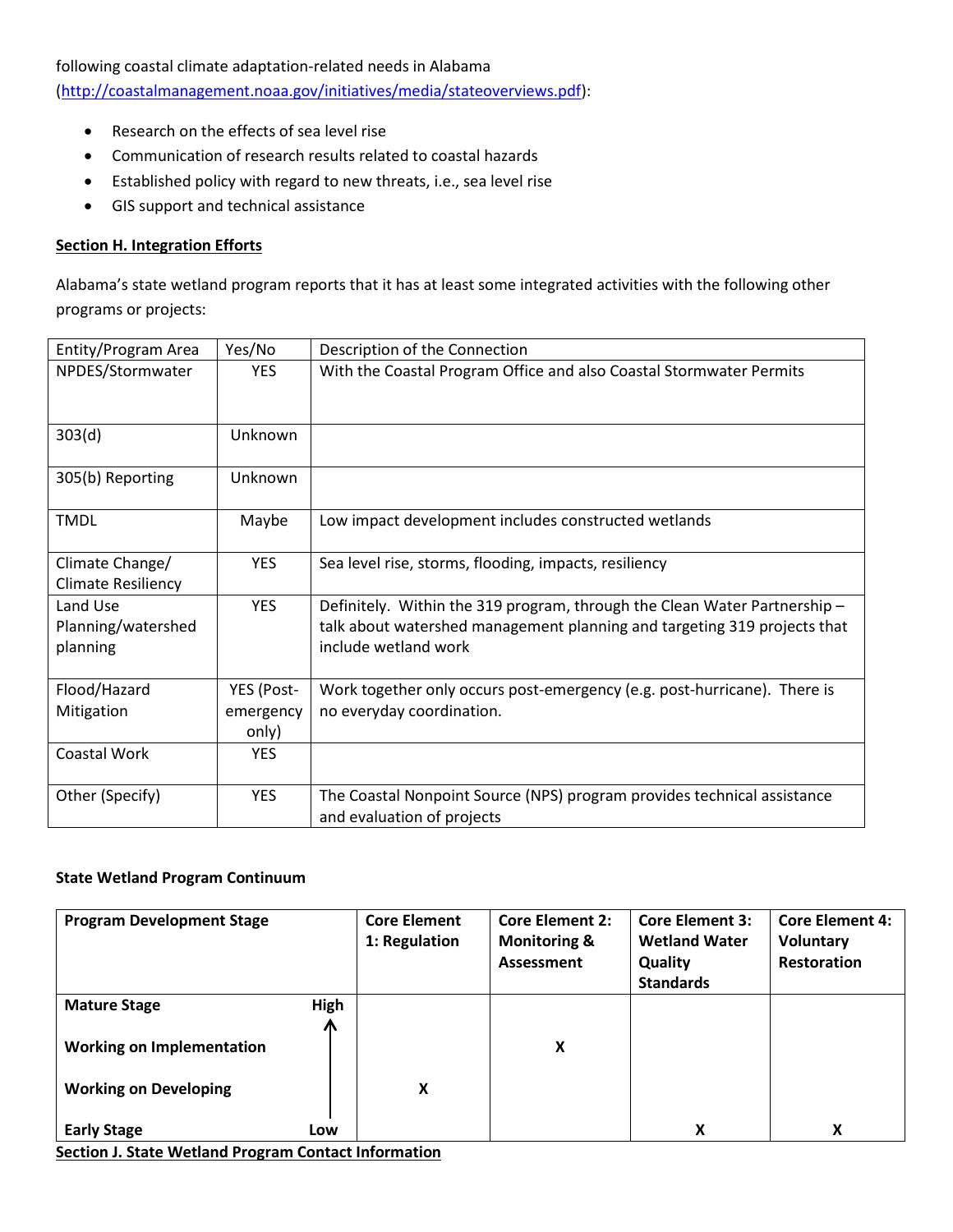#### **State Wetland Contacts:**

**J. Scott Brown** (Regulatory) Alabama Department of Environmental Management Mobile Branch Chief Coastal Consistency Program Permitting Manager 4171 Commanders Drive Mobile, AL 36615 (251) 431-6533 [jsb@adem.state.al.us](mailto:jsb@adem.state.al.us)

#### **Jennifer Haslbauer**

Alabama Department of Environmental Management Environmental Engineer Senior Water Quality Branch PO Box 301463 Montgomery, AL 36130-1463 (334) 274-1463 [Jhaslbauer@adem.state.al.us](mailto:Jhaslbauer@adem.state.al.us)

**Lisa Huff** (Monitoring and Assessment) Alabama Department of Environmental Management Chief, Environmental Indicartors Section, Field Operations Division 1350 Coliseum Boulevard Montgomery, AL 36110 (334) 260-2751 [esh@adem.state.al.us](mailto:esh@adem.state.al.us)

**Chris Johnson** (Water Quality Standards) Chief, Water Quality Branch Alabama Department of Environmental Management 1400 Coliseum Boulevard Montgomery, AL 36110 cljohnson@adem.state.al.us

#### **Section K. Useful Website Links for Alabama**

#### **State Government Links**

- 1. Alabama Department of Environmental Management <http://www.adem.state.al.us/default.cnt>
	- a) Alabama Coastal Water Management Program The ACAMP is a joint effort of the Alabama Department of Conservation and Natural Resources-State Lands Division and the ADEM Coastal Program. ALDCNR-SLD is responsible for planning and policy development while ADEM is responsible for permitting, monitoring and enforcement activities, as detailed in the ADEM Division 8 Coastal Programs Rules (ADEM Admin. Code R 335-8). <http://www.adem.alabama.gov/programs/coastal/default.cnt>
- 2. Alabama Department of Conservation and Natural Resources